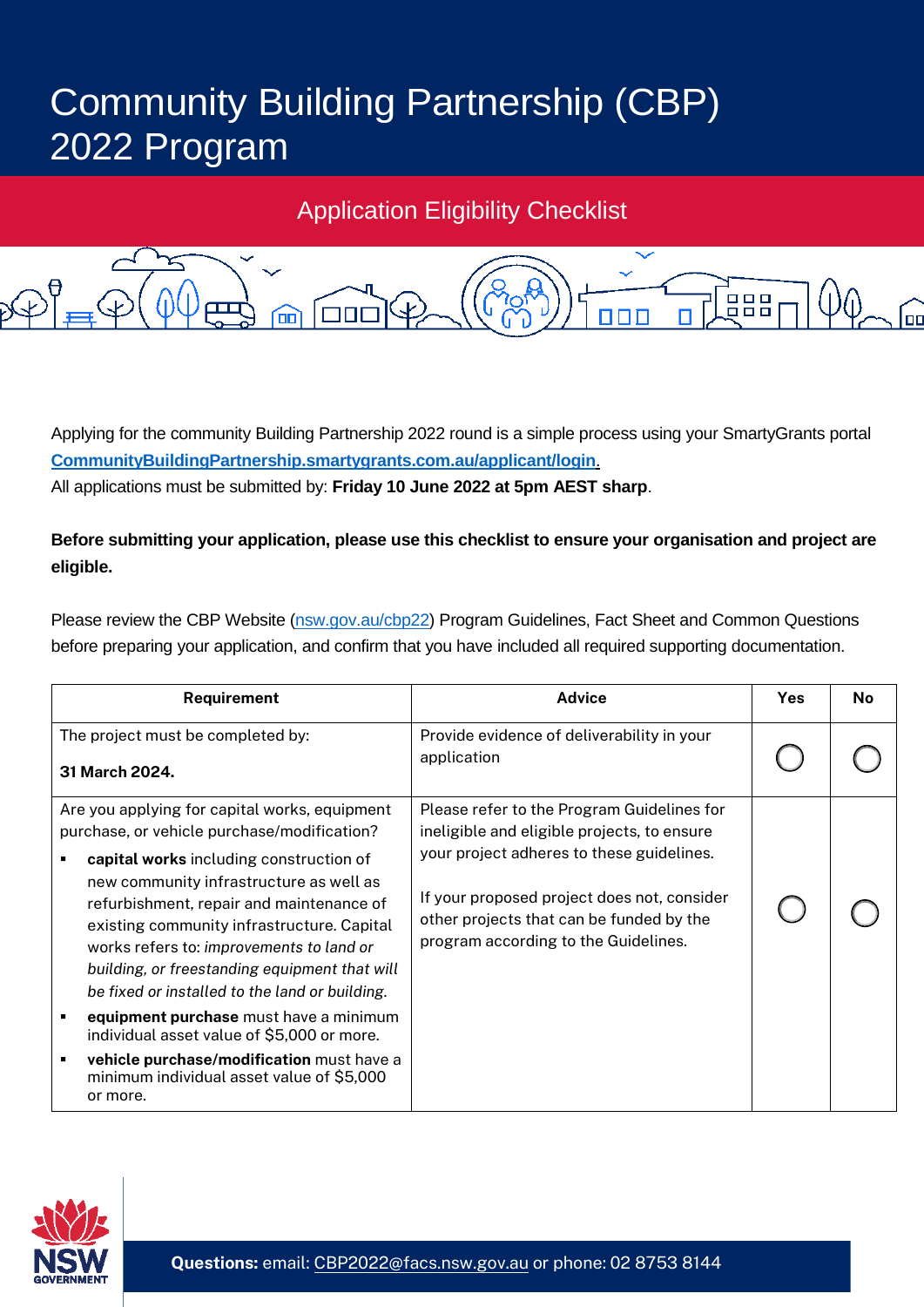| Does your project deliver: positive social,<br>environmental, and recreational outcomes,<br>while also promoting community participation,<br>inclusion and cohesion?<br>Eligible projects will be assessed against four<br>equally weighted program criteria:<br><b>Enhancing facilities: the project</b><br>1.<br>develops a vibrant, sustainable, and<br>inclusive community through the<br>enhancement or construction of<br>community infrastructure.<br>2.<br>Meeting community needs: the project<br>supports activities and services needed<br>by local communities.<br>3. Increasing community participation:<br>the project encourages participation in<br>activities or services needed by a broad<br>section of the community.<br>4. The organisation's capacity: the<br>applicant has the capacity to deliver<br>the project on time and within scope | Please refer to the Program Guidelines for<br>more information on the Assessment<br>Criteria, to ensure your project addresses<br>these.<br>If your proposed project does not, consider<br>other projects that can be funded by the<br>program according to the Guidelines and<br>Assessment Criteria of this program.                                                                                                                                                                                                                                          |  |
|-------------------------------------------------------------------------------------------------------------------------------------------------------------------------------------------------------------------------------------------------------------------------------------------------------------------------------------------------------------------------------------------------------------------------------------------------------------------------------------------------------------------------------------------------------------------------------------------------------------------------------------------------------------------------------------------------------------------------------------------------------------------------------------------------------------------------------------------------------------------|-----------------------------------------------------------------------------------------------------------------------------------------------------------------------------------------------------------------------------------------------------------------------------------------------------------------------------------------------------------------------------------------------------------------------------------------------------------------------------------------------------------------------------------------------------------------|--|
| Do you have property/landowner's consent to<br>undertake your capital works project?                                                                                                                                                                                                                                                                                                                                                                                                                                                                                                                                                                                                                                                                                                                                                                              | For capital works projects, you must provide<br>property/landowner's consent for your<br>works to be undertaken at the project<br>location. You must provide this consent in<br>writing with your Funding Deed submission if<br>you are successful.<br>Capital works are: improvements to land or<br>building, or freestanding equipment that will<br>be fixed or installed to the land or building.<br>Attach copy of property/landowner's<br>consent form. A template is available at:<br>nsw.gov.au/cbp22                                                    |  |
| Does your project require development<br>application (DA) approval?                                                                                                                                                                                                                                                                                                                                                                                                                                                                                                                                                                                                                                                                                                                                                                                               | Applicants should speak with their local<br>council to clarify if their project will require<br>a development application (DA) before the<br>project can commence.<br>It's preferable you obtain all planning<br>approvals, including development consent,<br>from local councils, Crown Lands and<br>Heritage Councils, before applying for CBP<br>funding.<br><b>Application Stage:</b><br>Applicants are encouraged to provide<br>evidence of development application (DA)<br>lodgement at the time of application.<br>Evidence of DA lodgement can include: |  |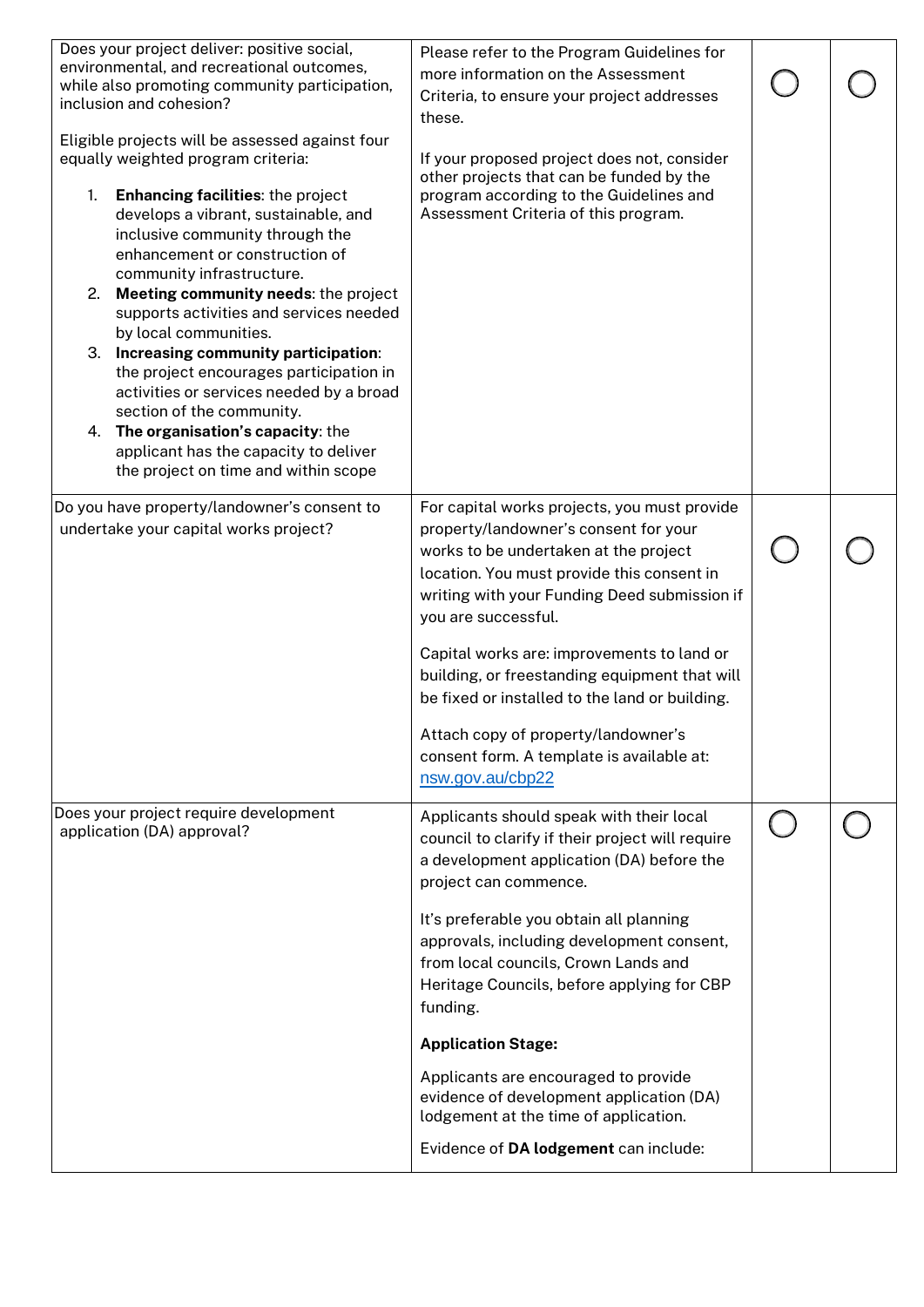|                                                                                                                                                                               | a letter from your local council<br>confirming DA lodgement<br>an email from a local council officer<br>confirming that your DA has been<br>lodged<br>a screenshot from your local council<br>DA tracker page or the NSW<br>Planning Portal clearly showing that<br>your DA had been lodged and the DA<br>number for your project.<br><b>Funding Deed Stage:</b><br>If your project requires a DA you must<br>provide the determination of DA approval<br>with your Funding Deed submission, if you<br>are successful.                                                                                                                                                                            |  |
|-------------------------------------------------------------------------------------------------------------------------------------------------------------------------------|---------------------------------------------------------------------------------------------------------------------------------------------------------------------------------------------------------------------------------------------------------------------------------------------------------------------------------------------------------------------------------------------------------------------------------------------------------------------------------------------------------------------------------------------------------------------------------------------------------------------------------------------------------------------------------------------------|--|
| Can your organisation provide a valid<br>certificate of currency for your organisation's<br>insurance policy covering public liability<br>insurance for at least \$5 million? | Your organisation is required to provide a<br>Certificate of Currency for Public Liability<br>Insurance with a minimum cover of \$5<br>million, regardless of the project type.<br>The policy must be current and valid at time<br>of application, and be submitted with your<br>application.                                                                                                                                                                                                                                                                                                                                                                                                     |  |
| Is your grant request between \$5,000 and<br>\$150,000?                                                                                                                       | CBP will only be funding project applications<br>between \$5,000 and \$150,000. If your<br>project is below \$5,000 or over \$150,000, it<br>will not be eligible for this grant.                                                                                                                                                                                                                                                                                                                                                                                                                                                                                                                 |  |
| CBP welcomes applications from incorporated<br>not-for-profit organisations and local councils.<br>Is your organisation incorporated under one of<br>the following entities?  | Eligible incorporated entities include:<br>NSW Association and non-<br>distributing co-operatives,<br>registered by NSW Fair Trading<br>NSW Co-operative (non-distributing),<br>registered by NSW Fair Trading<br>P & C Association, registered by the<br>Federation of P & C Associations of<br><b>NSW</b><br>Australian Public Company Limited<br>by Guarantee, registered by ASIC<br>Local Council<br>Section 355 Committee of a Local<br>Council<br>Indigenous Corporation, registered<br>by ORIC<br>Local Aboriginal Land Council, or<br>Indigenous corporations registered<br>with the Office of the Registrar of<br><b>Indigenous Corporations</b><br>Incorporated by an Act of Parliament |  |
| Does your organisation have any unacquitted<br>CBP projects or Progress Reports from a<br>previous CBP grant round?                                                           | Organisations with unacquitted projects<br>from the following grant rounds by the 10<br>June, 2022 are ineligible to apply.<br>CBP18 - not eligible<br>CBP19 - not eligible                                                                                                                                                                                                                                                                                                                                                                                                                                                                                                                       |  |